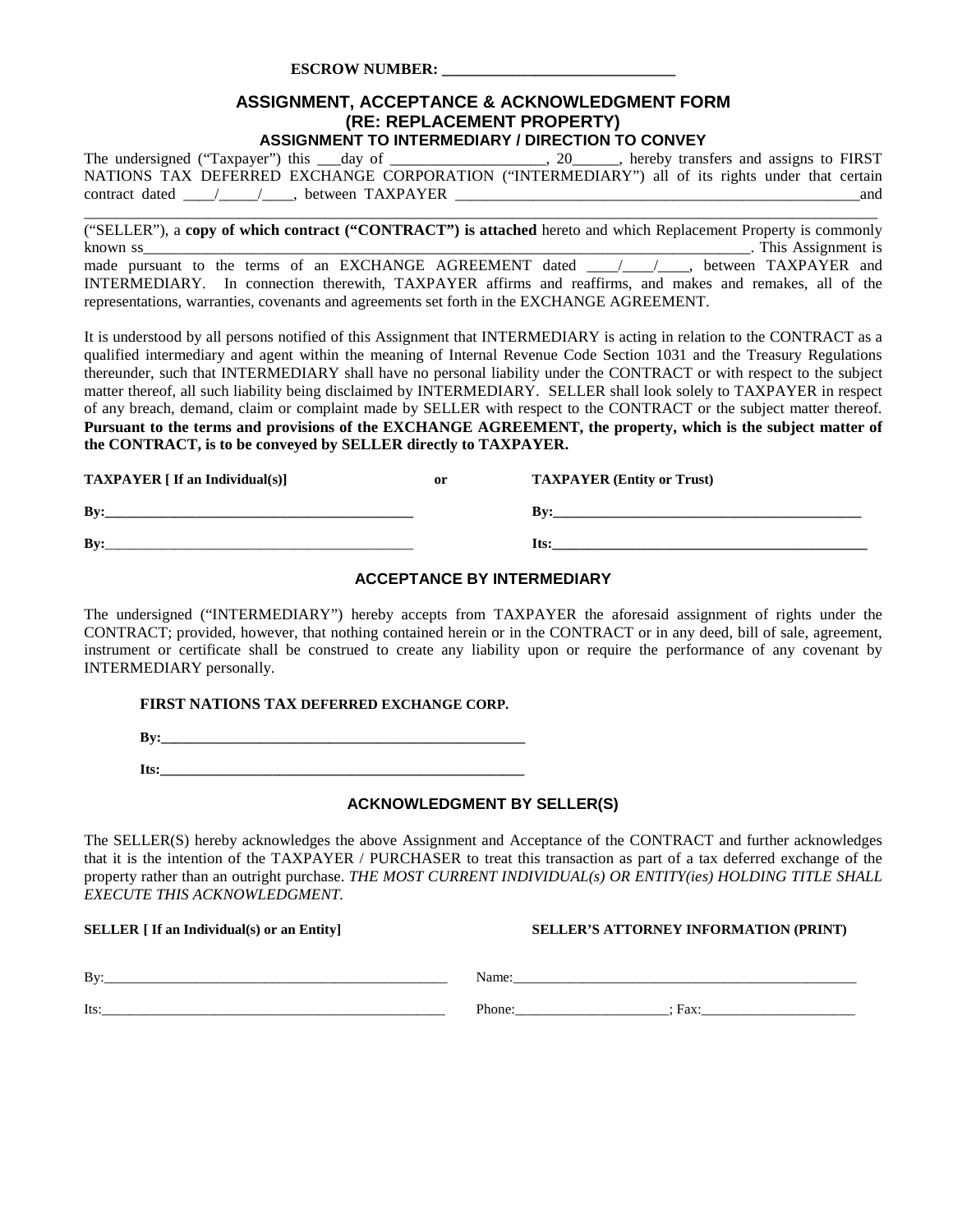# **EXHIBIT A TO THE ASSIGNMENT FORM FOR THE REPLACEMENT PROPERTY**

**EXHIBIT A TO THIS ASSIGNMENT FORM IS THE PURCHASE AND SALE AGREEMENT FOR THE REPLACEMENT PROPERTY**